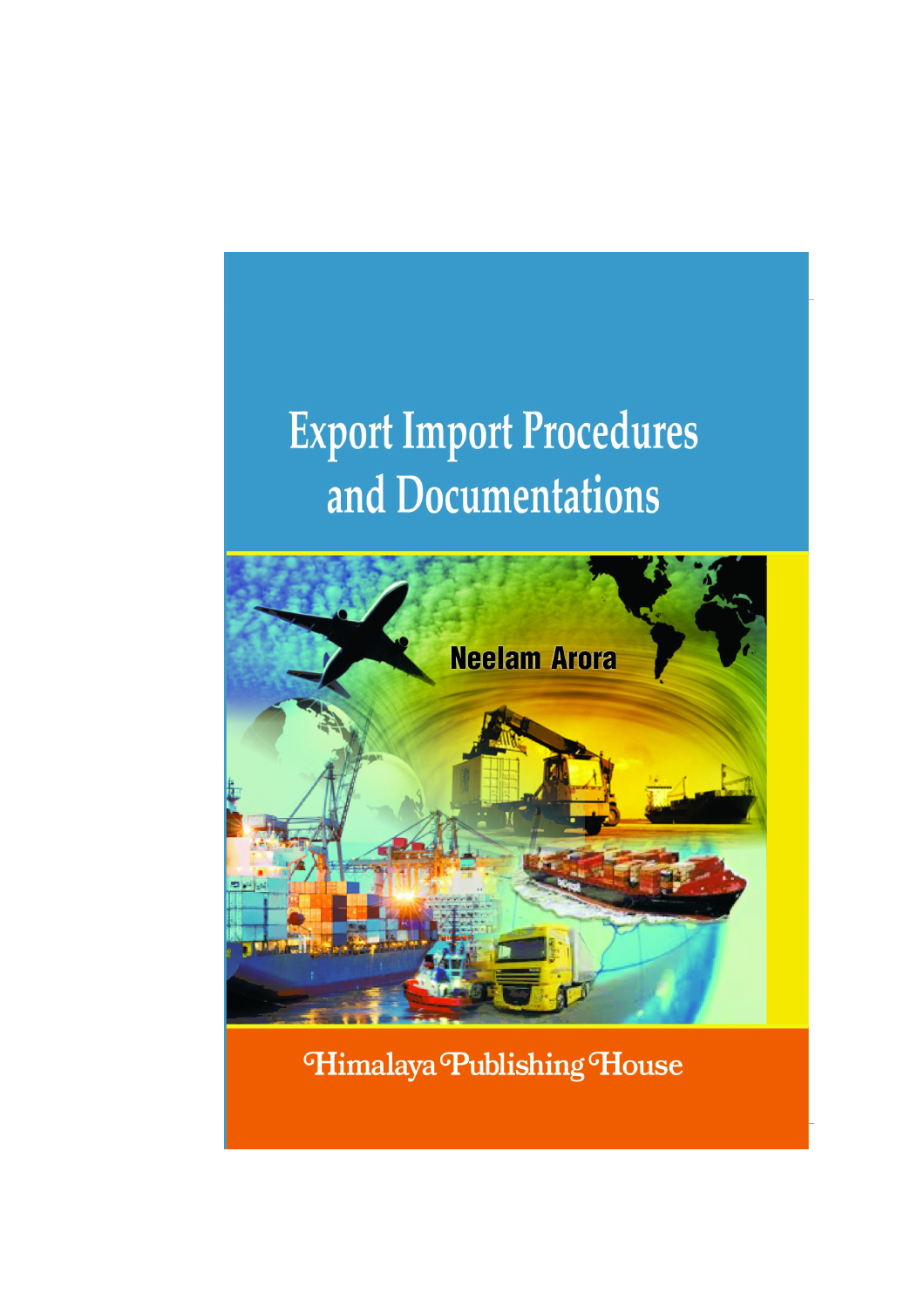# **Export Import Procedures and Documentations**





MUMBAI  $\bullet$  NEW DELHI  $\bullet$  NAGPUR  $\bullet$  BENGALURU  $\bullet$  HYDERABAD  $\bullet$  CHENNAI  $\bullet$  PUNE  $\bullet$  LUCKNOW  $\bullet$  AHMEDABAD  $\bullet$  ERNAKULAM  $\bullet$  BHUBANESWAR  $\bullet$  INDORE  $\bullet$  KOLKATA  $\bullet$  GUWAHATI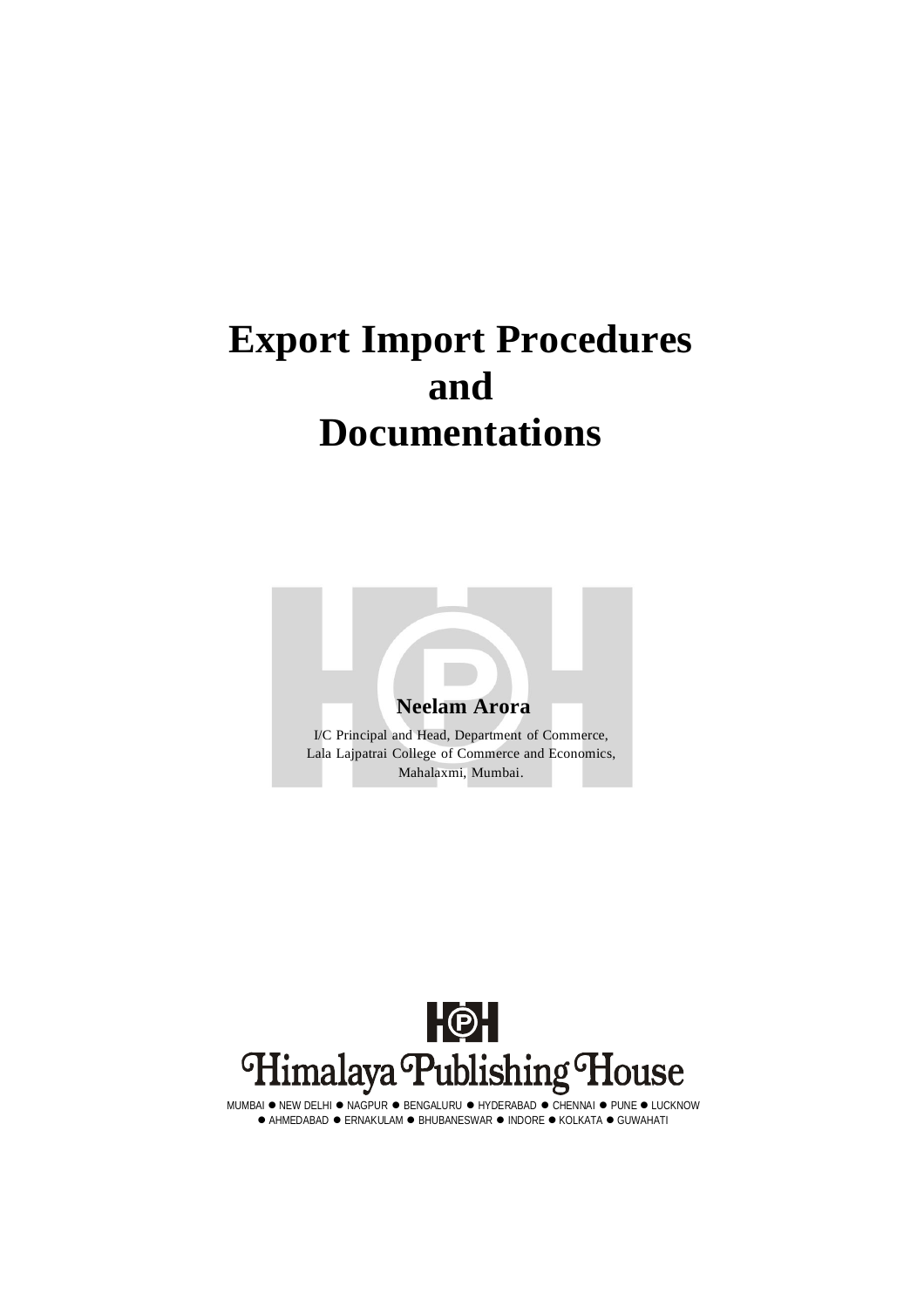#### ©**Author**

No part of this publication may be reproduced, stored in a retrieval system, or transmitted in any form or by any means, electronic, mechanical, photocopying, recording and/or otherwise without the prior written permission of the publishers.

|  | <b>First Edition: 2013</b> |  |  |
|--|----------------------------|--|--|
|--|----------------------------|--|--|

| <b>Published by</b>   | ÷                                                                   | Mrs. Meena Pandey for Himalaya Publishing House Pvt. Ltd.,<br>"Ramdoot", Dr. Bhalerao Marg, Girgaon, Mumbai - 400 004.<br>Phone: 022-23860170/23863863, Fax: 022-23877178<br>E-mail: himpub@vsnl.com; Website: www.himpub.com                                                                       |  |  |
|-----------------------|---------------------------------------------------------------------|-----------------------------------------------------------------------------------------------------------------------------------------------------------------------------------------------------------------------------------------------------------------------------------------------------|--|--|
| <b>Branch Offices</b> | ÷                                                                   |                                                                                                                                                                                                                                                                                                     |  |  |
| <b>New Delhi</b>      | ÷                                                                   | "Pooja Apartments", 4-B, Murari Lal Street, Ansari Road,<br>Darya Ganj, New Delhi - 110 002.                                                                                                                                                                                                        |  |  |
|                       |                                                                     | Phone: 011-23270392, 23278631; Fax: 011-23256286                                                                                                                                                                                                                                                    |  |  |
| Nagpur                | ÷.                                                                  | Kundanlal Chandak Industrial Estate, Ghat Road, Nagpur -<br>440 018. Phone: 0712-2738731, 3296733; Telefax: 0712-2721216<br>No. 16/1 (Old 12/1), 1st Floor, Next to Hotel Highlands,<br>Madhava Nagar, Race Course Road, Bengaluru - 560 001.<br>Phone: 080-22286611, 22385461, 4113 8821, 22281541 |  |  |
| Bengaluru             | ÷.                                                                  |                                                                                                                                                                                                                                                                                                     |  |  |
| Hyderabad             | ŀ.                                                                  | No. 3-4-184, Lingampally, Besides Raghavendra Swamy<br>Matham, Kachiguda, Hyderabad - 500 027.                                                                                                                                                                                                      |  |  |
|                       |                                                                     | Phone: 040-27560041, 27550139                                                                                                                                                                                                                                                                       |  |  |
| Chennai               | b.                                                                  | 8/2 Madley 2nd street, T. Nagar, Chennai - 600 017.<br>Mobile: 09320490962                                                                                                                                                                                                                          |  |  |
| Pune                  | ÷.                                                                  | First Floor, "Laksha" Apartment, No. 527, Mehunpura,<br>Shaniwarpeth (Near Prabhat Theatre), Pune - 411 030.<br>Phone: 020-24496323/24496333; Mobile: 09370579333                                                                                                                                   |  |  |
| Lucknow               | ŀ.                                                                  | House No 731, Shekhupura Colony, Near B.D. Convent<br>School, Aliganj, Lucknow - 226 022.                                                                                                                                                                                                           |  |  |
|                       |                                                                     | Phone: 0522-4012353; Mobile: 09307501549                                                                                                                                                                                                                                                            |  |  |
| Ahmedabad             | ÷                                                                   | 114, "SHAIL", 1st Floor, Opp. Madhu Sudan House, C.G.<br>Road, Navrang Pura, Ahmedabad - 380 009.                                                                                                                                                                                                   |  |  |
|                       |                                                                     | Phone: 079-26560126; Mobile: 09377088847                                                                                                                                                                                                                                                            |  |  |
| <b>Ernakulam</b><br>÷ |                                                                     | 39/104 A, Lakshmi Apartment, Karikkamuri Cross Rd.,<br>Ernakulam, Cochin - 622011, Kerala.                                                                                                                                                                                                          |  |  |
|                       |                                                                     | Phone: 0484-2378012, 2378016; Mobile: 09387122121                                                                                                                                                                                                                                                   |  |  |
| Bhubaneswar:          |                                                                     | 5 Station Square, Bhubaneswar - 751 001 (Odisha).<br>Phone: 0674-2532129, Mobile: 09338746007                                                                                                                                                                                                       |  |  |
| Indore                | ÷.                                                                  | Kesardeep Avenue Extension, 73, Narayan Bagh, Flat No. 302,<br>Illrd Floor, Near Humpty Dumpty School, Indore - 452007 (M.P.).<br>Mobile: 09303399304                                                                                                                                               |  |  |
| Kolkata               | 108/4, Beliaghata Main Road, Near ID Hospital, Opp. SBI Bank,<br>÷. |                                                                                                                                                                                                                                                                                                     |  |  |
| Guwahati              | ÷.                                                                  | Kolkata - 700 010, Phone: 033-32449649, Mobile: 7439040301<br>House No. 15, Behind Pragjyotish College, Near Sharma<br>Printing Press, P.O. Bharalumukh, Guwahati - 781009, (Assam).<br>Mobile: 09883055590, 08486355289, 7439040301                                                                |  |  |
| DTP by                | ÷                                                                   | Rakhi                                                                                                                                                                                                                                                                                               |  |  |
| <b>Printed at</b>     | ÷                                                                   | Geetanjali Press Pvt. Ltd., Kundanlal Chandak Industrial Estate,<br>Ghat Road, Nagpur - 440 018. On behalf of HPH                                                                                                                                                                                   |  |  |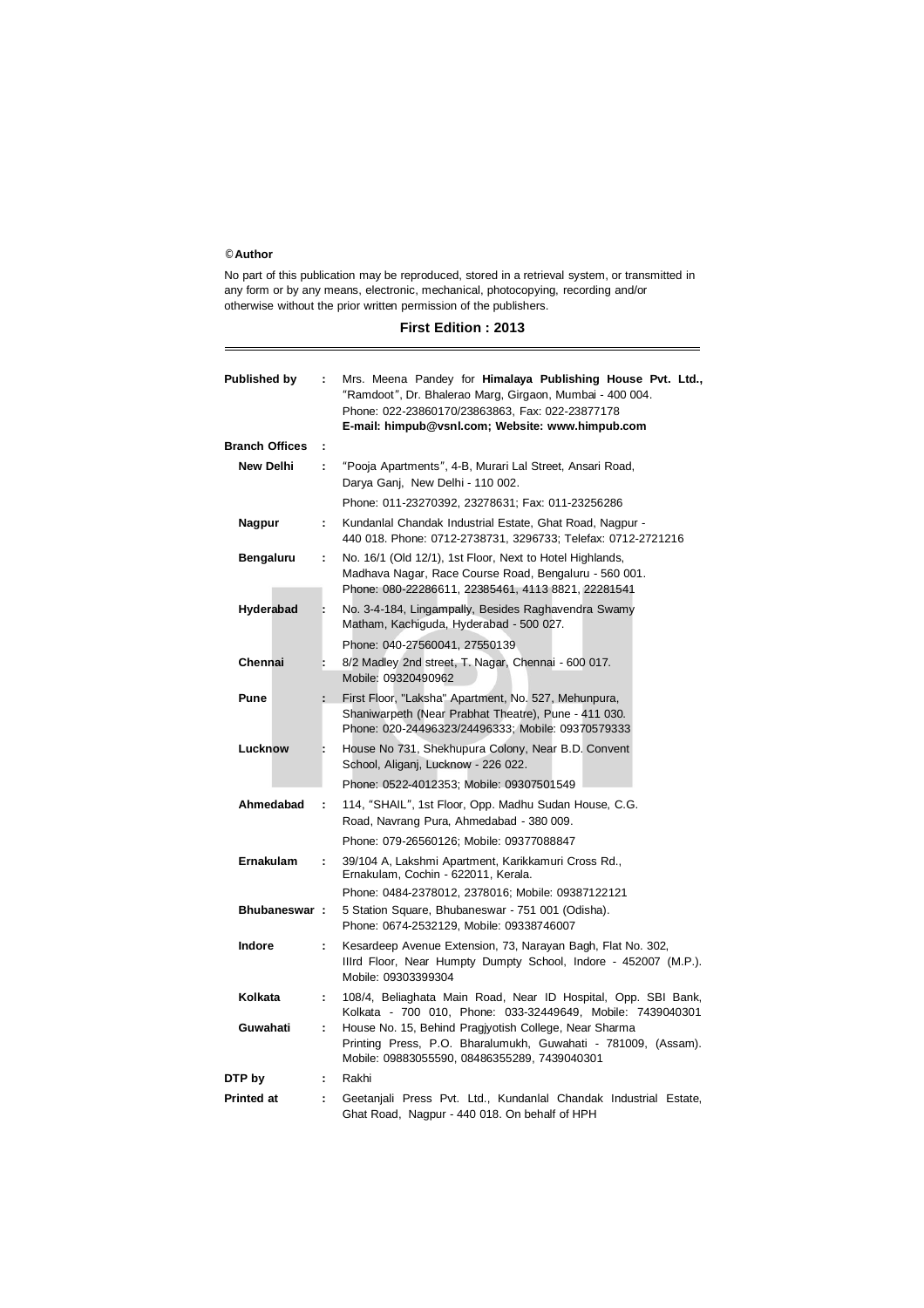#### **PREFACE**

The success of any business depends on following the correct procedures. This book highlights the procedure laid down by the government for Export and Import. The Export Import policy highlights the broad guidelines for various categories of products. The policy helps the importers and exporters to understand the implication of their actions. The book gives information about the government agencies helping exporters and importers. It also outlines the incentives made available to the Exporters. Preshipment and post-shipment finance plays an important role in promoting the Export Import business. This book gives information about terms and conditions on which finance is available. It gives information about the documents required for Export and Import and to which authority they are to be submitted. I am grateful to the Late Dr. Rameshji Gupta for his inspiration and heavenly blessing which encouraged me to work on the present book.

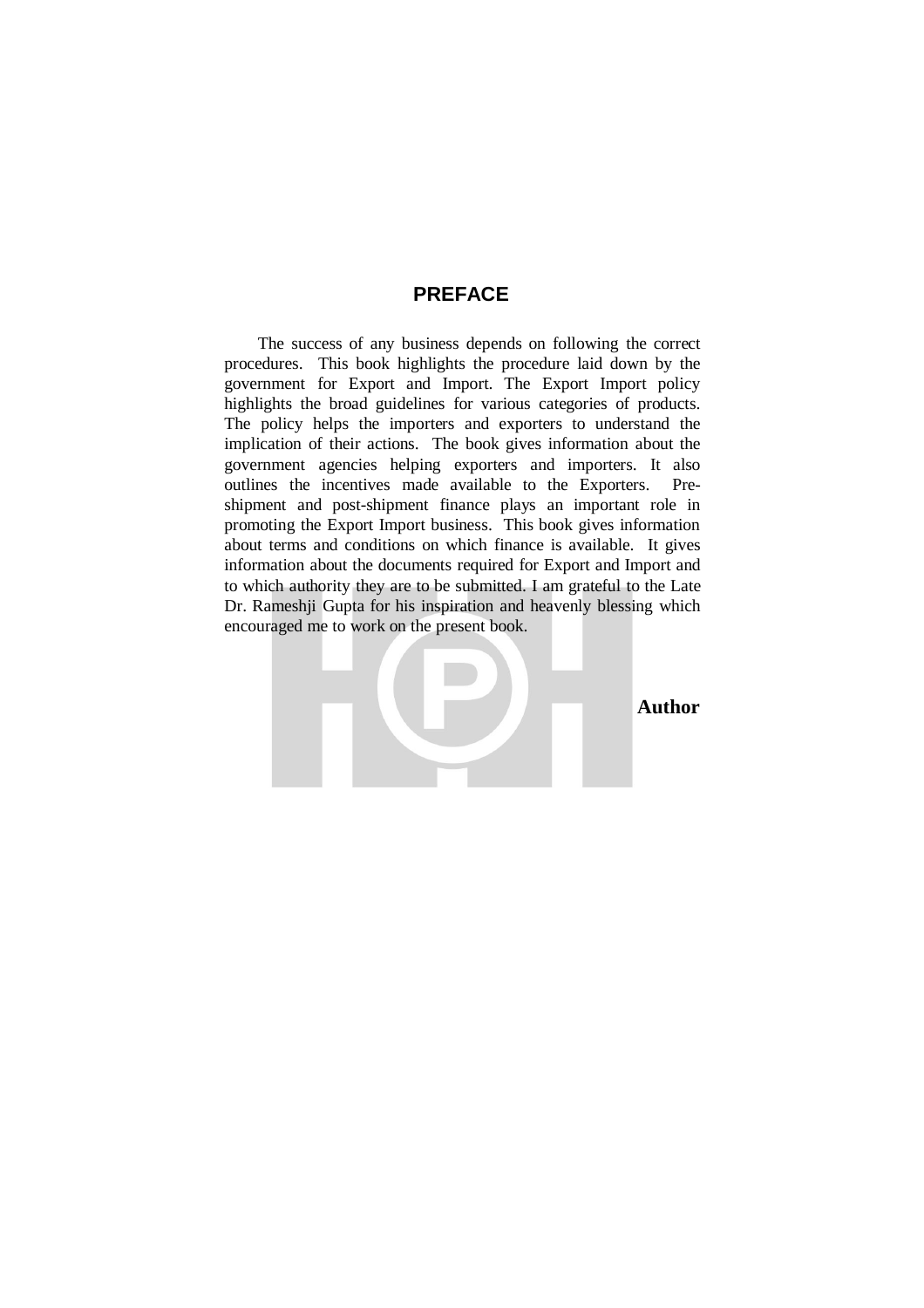# **CONTENTS**

|      | 1. Introduction to Export                                                           | $1 - 6$     |
|------|-------------------------------------------------------------------------------------|-------------|
|      | 2. Classification of International Trade                                            | $7 - 12$    |
|      | 3. Registration Formalities                                                         | $13 - 20$   |
|      | 4. Selection of Export Product and<br><b>Identification of International Market</b> | $21 - 27$   |
|      | <b>5. Export Quotations</b>                                                         | $28 - 40$   |
|      | <b>6. Terms of Payment</b>                                                          | $41 - 50$   |
|      | <b>7. Export Documents</b>                                                          | $51 - 63$   |
|      | 8. Import Documents                                                                 | $64 - 67$   |
| 9.   | <b>Export Procedure</b>                                                             | $68 - 78$   |
| 10.1 | <b>Import Procedure</b>                                                             | $79 - 89$   |
|      | 11. Export Finance                                                                  | $90 - 95$   |
|      | 12. Foreign Trade Policy                                                            | $96 - 103$  |
| 13.  | <b>Export Assistance and Incentives</b>                                             | $104 - 111$ |
|      | 14. Export Promotion Organization                                                   | $112 - 128$ |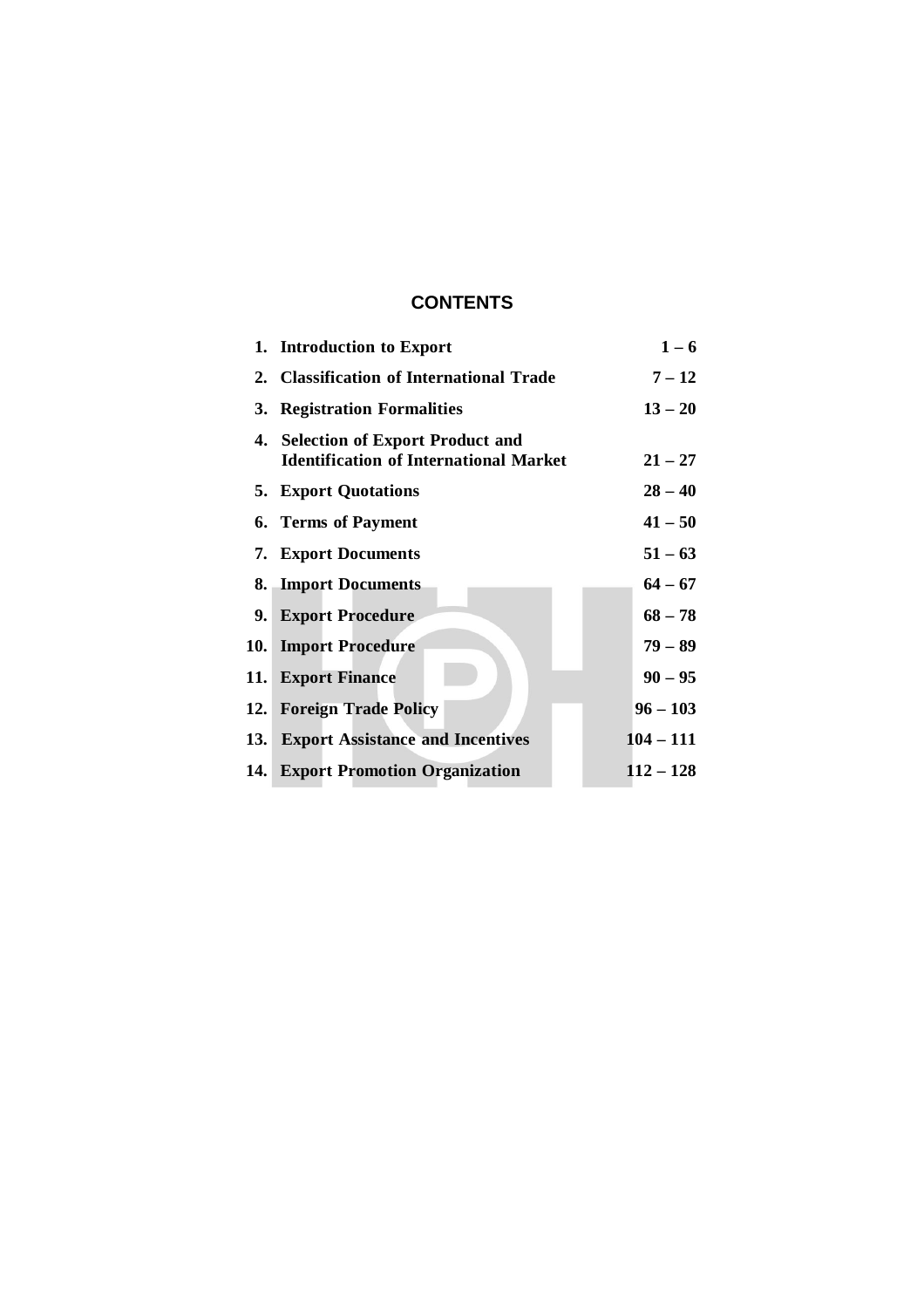### **Chapter 1**

## **INTRODUCTION TO EXPORT**

#### **Chapter Contents**

- 1.1 Introduction to Exports
- 1.2 Definition of Export
- 1.3 What is Export Marketing?
- 1.4 Definitions of Export Marketing
- 1.5 Characteristics/Features of Export Marketing
- 1.6 Why Exports
- 1.7 Challenges to an Exporter

#### **1.1 Introduction to Exports**

"Export is vital to an economy because of its effect to internal trade and economic stability. also, the rate of economic growth and the distribution of income and wealth in a country are closely related to export growth."

Growth of an economy is directly related to exports. If exports increase at a faster pace as compared to imports, nothing can stop an economy from being a developed one. On the other hand, the instability in exports can adversely affects the process of economic development. Lower exports mean low foreign exchange and lower foreign exchange in turn means a small purchasing capacity of a nation in the international market.

Fluctuations in export earnings introduce uncertainties in an economy.These uncertainties influence economic behavior by adversely affecting the level and efficiency of investment and in turn have a negative effect on growth.

In addition to the above factors, export growth is also important because of its effect on internal trade and economic stability. Even more, the rate of economic growth and the distribution of income and wealth in a country are closely related to export growth.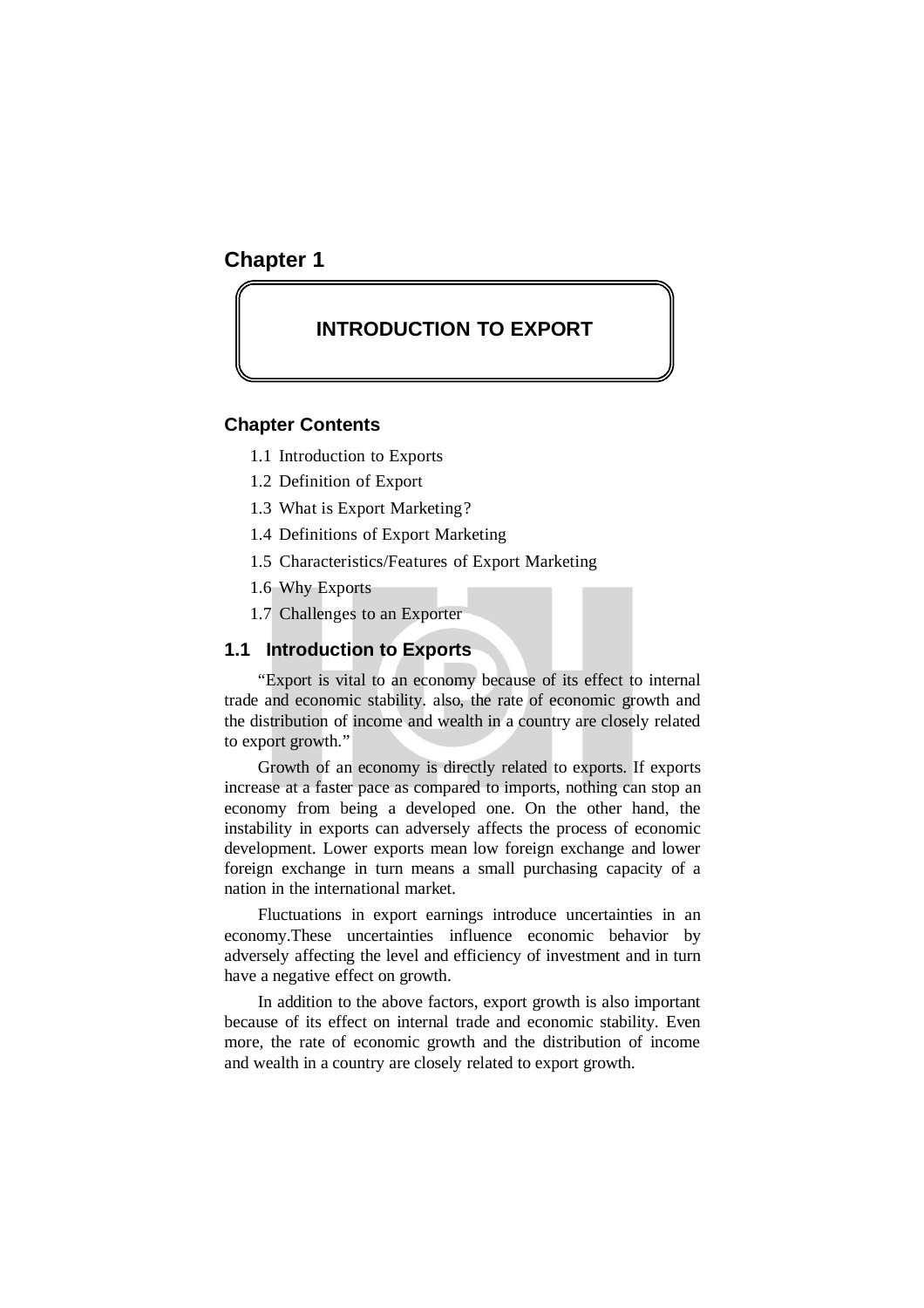#### **1.2 Definition of Export**

Section 2 of Foreign Trade Act 1992, defines export as "taking out of India any goods by land, sea or Air." Thus, Export is a process of earning money by selling products / services in international markets. It is sale of goods and services from one country to another country.

#### **1.3 What is Export Marketing?**

Marketing is means using all of the resources of the organization to satisfy customer needs. Export marketing takes place across the national boundaries. An exporter is faced with barriers to trade that he may not have encountered before such as differing languages, politics, laws, governments and cultures. Export marketing involves various activities and operations right from the time of obtaining an export order till realization of export proceeds (receipt of export payment). It means that export marketing is not just a process to find importers and approach them with the expectations of export orders but a well planned strategic marketing process one should follow and perform well to get success in international market. Major export marketing efforts fail due to lack of implementing strategic marketing action plan.

#### **1.4 Definitions of Export Marketing**

According to B.S. Rathor, "Export Marketing includes the management of marketing activities for products which cross the national boundaries of a country."

Export marketing involves the design of the products and services acceptable to the overseas customers and the conduct of those activities, which facilitate the transfer of ownership of goods and services from the seller of one country to buyer of another country.

#### **1.5 Characteristics/Features of Export Marketing**

The features of export marketing are as follows:

**1. Export marketing is a process:** Export marketing is a process of proper planning and implementing the production distribution of goods and services. It consists of various marketing activities such as planning and implementing the production, branding, packaging, advertising sales and promotion etc. All these activities are highly complex. Every country has its own requirements regarding the entire process. En exporter needs to be aware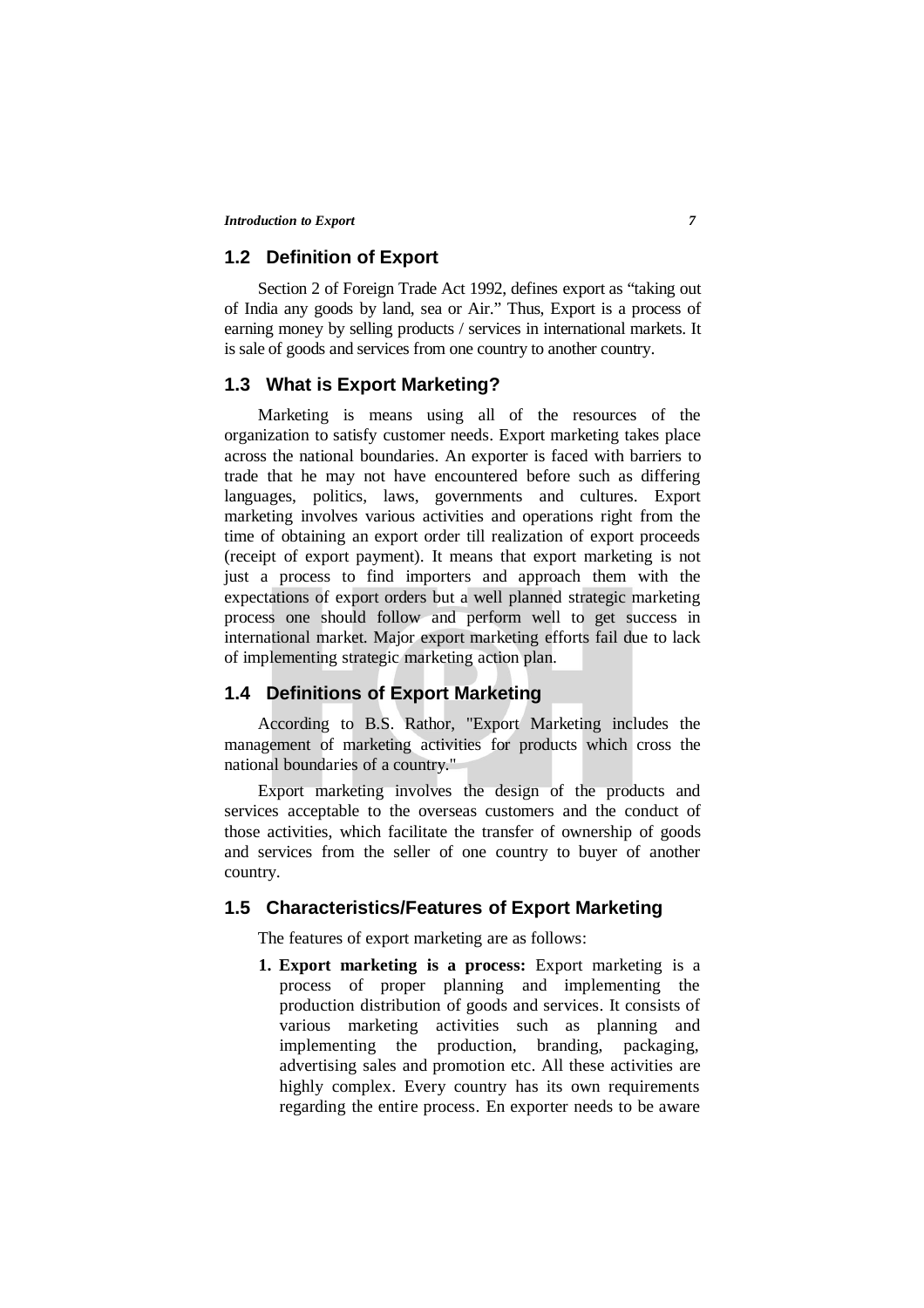of the entire process of export marketing related to various countries.

- **2. Identification and satisfaction of consumers:** The heart of marketing is the identification of consumer needs and wants. The exporter must constantly try to find out the problems or needs and wants of the foreign buyers, so export marketing adopts a total consumer oriented approach in the foreign markets.
- **3. Continuous flow of goods and services:** Export marketing involves flow of goods and services across the national boundaries. An exporter is expected to do what any seller must do, whether he is marketing his products in his own country or abroad. He must provide right product, in right place, at the right time, and at the right price.
- **4. Large scale operations:** Export marketing is carried in bulk quantities so as to derive the benefits of large scale selling such as in respect of transportation, handling etc.
- **5. Prominence of multinational corporations:** Export marketing is dominated by MNC'S. At present MNC'S from USA, EUROP and JAPAN play a dominant role in foreign trade. They are in a position of generating world wide contracts through their network of branches/offices/subsidiaries.These companies are in a position to carry on a large scale operation in foreign trade more efficiently and economically.
- **6. Presence of Tariff and non-tariff barrier:** World trade is still not completely "free". Export trade is subject to tariff and non tariff barriers. These are restrictions imposed mostly by importing countries, so as to restrict imports every export firm should have a close study of various trade barriers imposed by different countries, so as to carry on its export trade more efficiently.
- **7. Presence of trading blocs:** Certain nations of particular region come together to form customs union or trading blocs for their mutual benefit and economic development. The main purpose of such bloc is to eliminate trade barriers among member nations and they may impose external tariff and non-tariff barrier on non members. The exporter should have knowledge of the regulation of such trading blocs. The powerful trading blocs are NAFTA (north American free trade area) EC (European community) and ASEAN (association of south east Asian nation)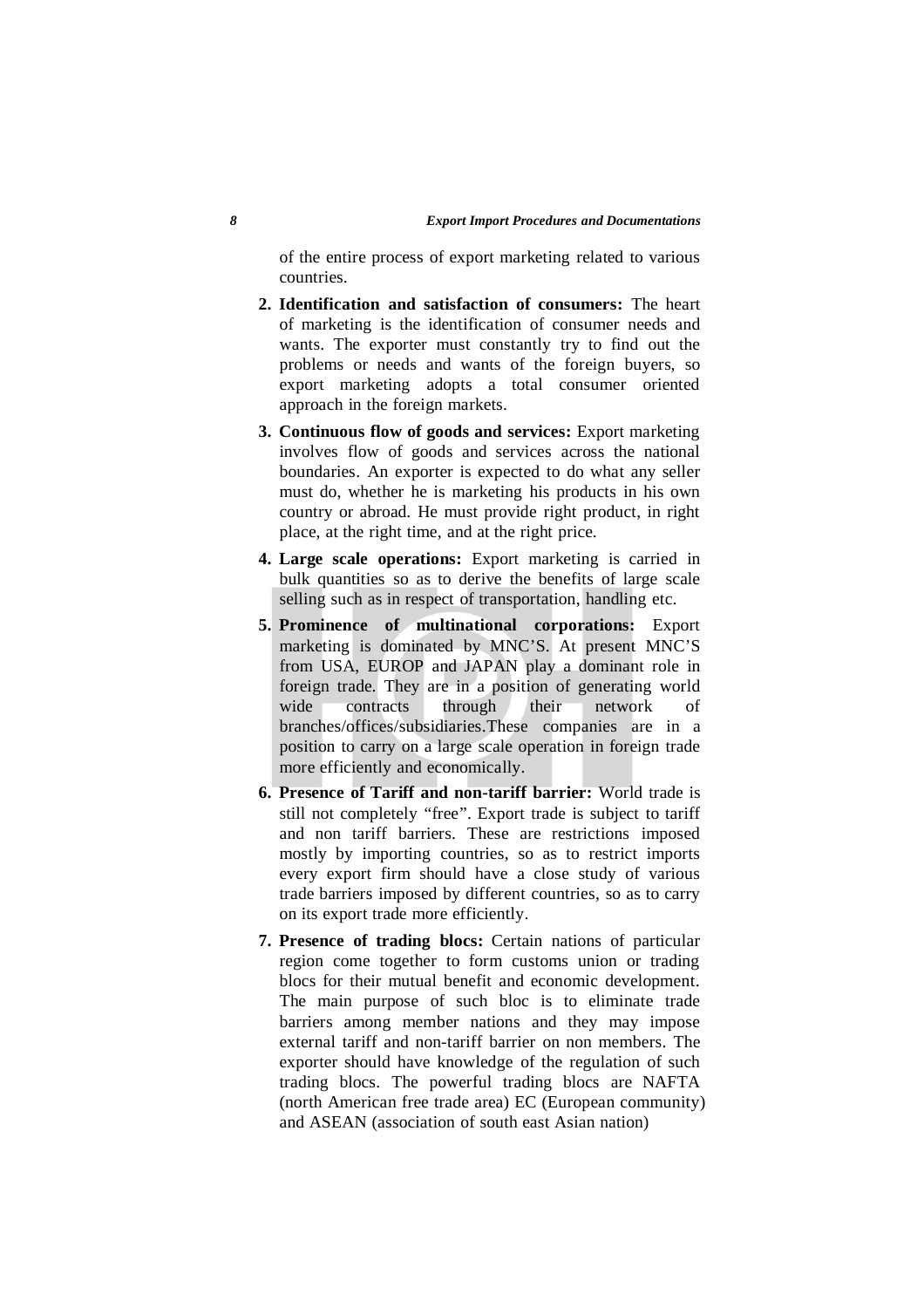**8. International marketing research:** Knowing more about customer, dealer and competitor is a must not only in the domestic market but also in the export markets. International Marketing research plays an important role in the success of the export trade.

#### **1.6 Why Exports?**

Any company before committing its resources to venture in the export business, must carefully assess the necessity and challenges of exporting into a new market. Entering an export business requires careful planning, some capital, market know-how, access to quality product, competitive pricing strategy, management commitment and realizing the challenges and opportunities without them it is almost impossible to succeed in the export business. While there are no hardand- fast rules that can help companies make decision to export and to become successful, understanding the advantages and disadvantages off exporting can help smooth entry into new markets, keep pace with competition and eventually realize profit.

#### **Following are some of the good reasons for exporting:**

- **1. Foreign Exchange:** The first and the primary reason for export is to earn foreign exchange. The foreign exchange not only brings profit for the exporter but also improves the economic condition of the country.
- **2. Increased Sales and Profits:** By selling goods and services in a local market the company would not be able to increase the sales and revenues beyond a limit. Additional foreign sales over the long term increases overall profitability of the firm.
- **3. Enhance Domestic Competitiveness:** Most companies become competitive in the domestic market before they venture in the international arena. Being competitive in the domestic market helps companies to acquire some strategies that can help them in the international arena.
- **4. Gain Global Market Shares:** By going international, companies will participate in the global market and gain a piece of their share from the huge international marketplace.
- **5. Diversification:** Selling to multiple markets allows companies to diversify their business and spread their risk. Companies will not be tied to the changes of the business cycle of domestic market or of one specific country.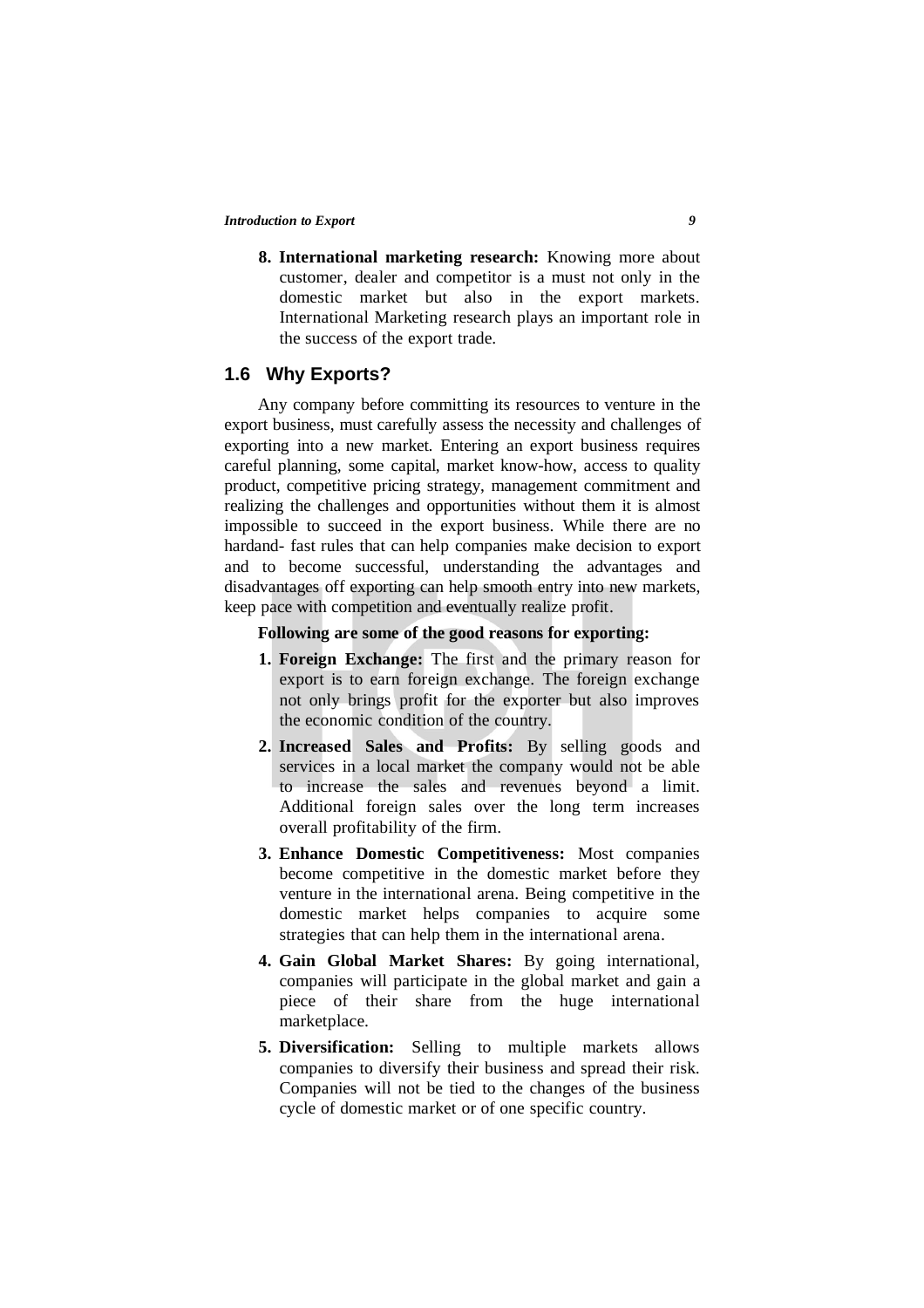- **6. Lower Per Unit Costs:** Capturing an additional foreign market will usually expand production to meet foreign demand. Increased production can often lower per unit costs and lead to greater use of existing capacities.
- **7. Compensate for Seasonal Demands:** Companies whose products or services are only used at certain seasons domestically may be able to sell their products or services in foreign markets during different seasons.
- **8. Create Potential for Company Expansion:** Companies who venture into the exporting business usually have to have a presence or representation in the foreign market. This might require additional personnel and thus lead to expansion.
- **9. Sell Excess Production Capacity:** Companies who have excess production for any reason can probably sell their products in a foreign market and not be forced to give deep discounts or even dispose of their excess production.
- **10. Gain New Knowledge and Experience:** Going international can yield valuable ideas and information about new technologies, new marketing techniques and foreign competitors. The gains can help a company's domestic as well as foreign businesses.
- **11.** Expand Life Cycle of Product. Many products go through various cycles namely introduction, growth, maturity and declining stage that is the end of their usefulness in a specific market. Once the product reaches the final stage, maturity in a given market, the same product can be introduced in a different market where the product was never marketed before.

#### **1.7 Challenges to an Exporter**

While the advantages of exporting by far outweigh the disadvantages, small and medium size enterprises especially face some challenges when venturing in the international marketplace.

- **1. Additional Cost:** Because it takes more time to develop extra markets, and the pay back periods are longer, the costs for developing new promotional materials, allocating personnel to travel and other administrative costs associated to market the product can strain the meager financial resources of small size companies.
- **2. Product Modification:** When exporting, companies may need to modify their products to meet foreign country